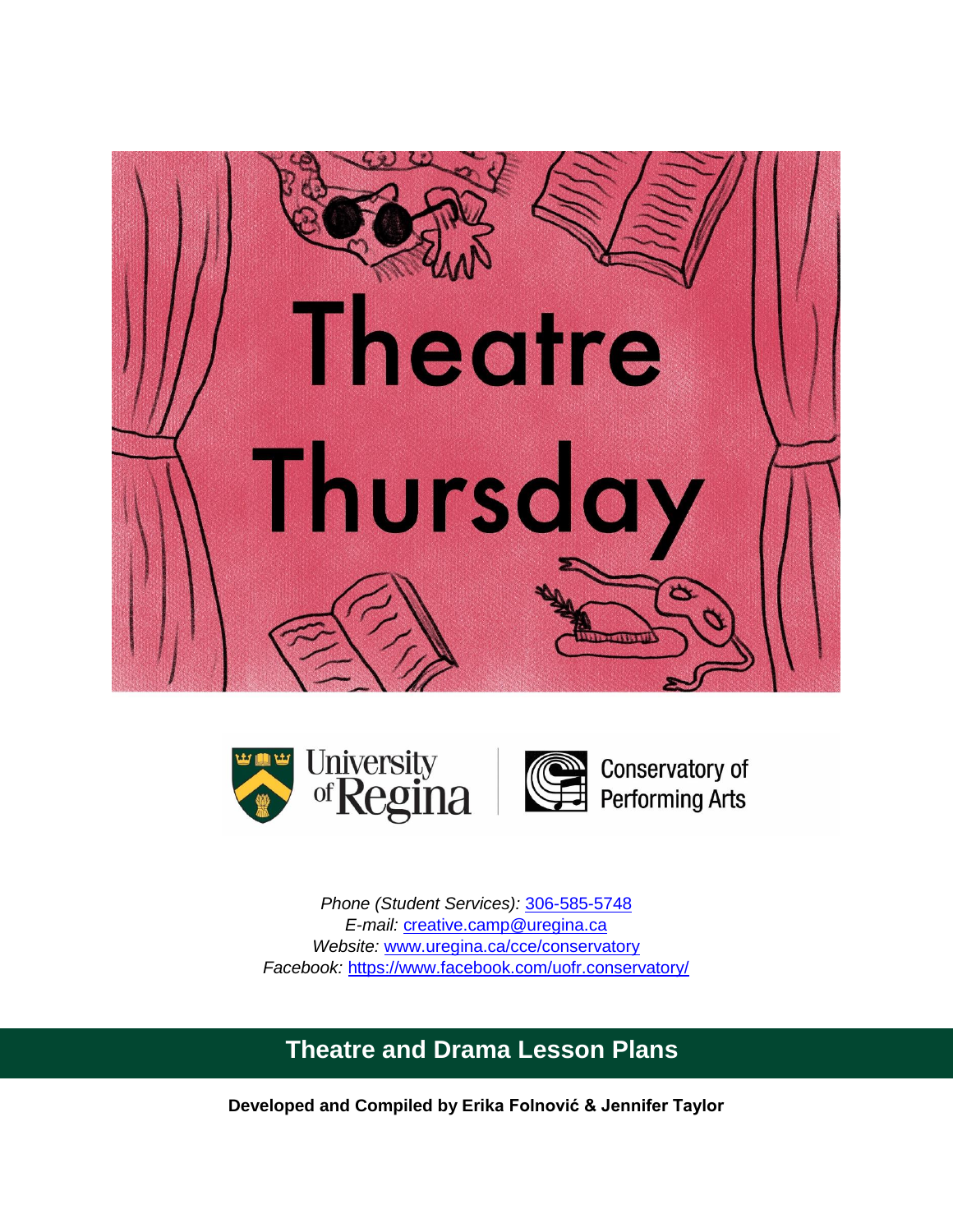

# **Take the "If You Were a Movie, What Kind Would You Be?" Quiz on CBC Kids.**

Take the Quiz:

[https://www.cbc.ca/kidscbc2/the-feed/sci-fi-musical-fantasy-or-even-adventure-which-one-are](https://www.cbc.ca/kidscbc2/the-feed/sci-fi-musical-fantasy-or-even-adventure-which-one-are-you)[you](https://www.cbc.ca/kidscbc2/the-feed/sci-fi-musical-fantasy-or-even-adventure-which-one-are-you)

- What GENRE (or type) of movie did the quiz pick for you? Do you agree with the quiz results?
- Now write a 2-page story using this GENRE as inspiration. Example: if you got "Fantasy" you could write a story about a mermaid and a fairy deciding which food to have for dinner together.
- After you write your story do you think you can turn it into a script to perform for your family? If you don't have siblings who can act with you, try creating a MONOLOGUE (speech for one actor to perform on stage).

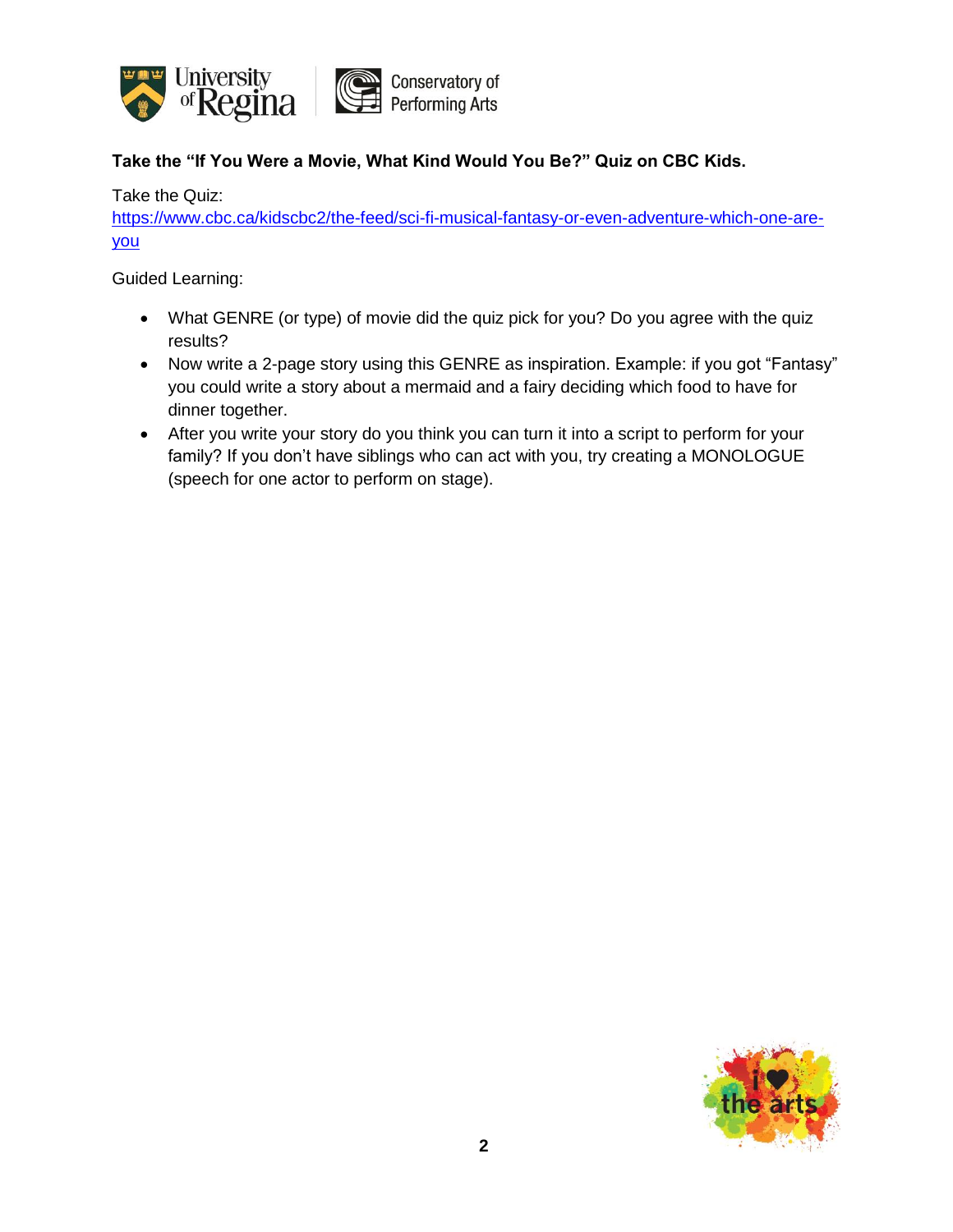

**Stage Partners has released a free set of monologues entitled, "Stranded: Views from Quarantine (a monologue play)," to manifest feelings of isolation, fear, and anxiety from the perspective of 21 unique characters quarantined on a cruise ship.**

Download the Play (suited for High School level):

<https://www.yourstagepartners.com/products/stranded-views-from-quarantine-a-monologue-play>

Guided Learning:

- Read through the set of monologues. Which script or character do you relate to the most? Choose one monologue.
- Answer the following questions about the monologue: What does the character look like? How old is the character? What do they sound like? How do they move? What emotions are they feeling? What clues can you find in the script that tells you more about the character? Highlight, underline or make notes.

Adaptations for Younger Age Groups:

- For kids in elementary or middle school, they can create the character or person who could be on a cruise ship. What type of people would be on a cruise ship? Choose one. Why is that person on the ship? Who did they come with? What type of person were they before they were on the ship? What are their fears for the future and how are they feeling?
- Write a 1-2 minute monologue (1-page or less).

For All Groups:

- Rehearse the monologue. Transform yourself into the character by thinking about the answers to the questions.
- Search through your closets at home. What items can you use to dress yourself up like your character?
- Perform your monologue for family and friends through video conferencing or record yourself to post on social media or YouTube.

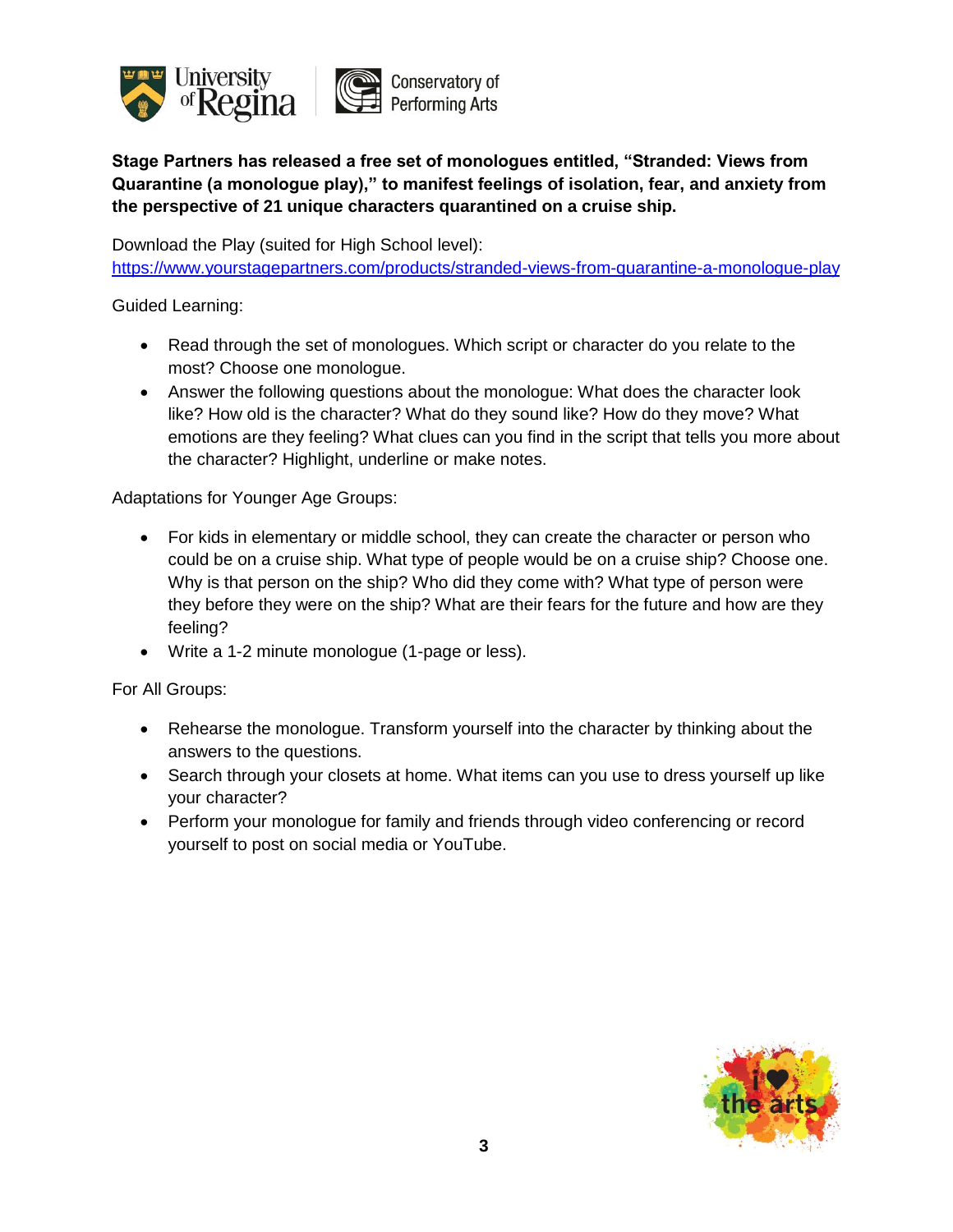

**Do a dramatic reading of a story book for a special family member or friend. See an example by Ming-Na Wen (voice actor for Disney's Mulan) as she reads "A Place for Mulan."** 

Watch the Video: <https://youtu.be/wcjbsW9xrJg>

Guided Learning:

- Find a storybook at home that you love and would like to read. Read the story once in your head to remind yourself about the story.
- What are the points of the book that you want to highlight? In the example, Ming-Na points out special illustrations she wants the reader to know about.
- What are things you want to describe or you want the reader to know more about? During the reading, Ming-Na explained about Chinese language for people who may not know how it is written with symbols not letters.
- Can you come up with a special voice for the characters in the book? Listen to how Ming-na changes her voice for the father and Mulan.
- What points in the book should you pause during or what parts should you read quicker for dramatic effect?
- What do you think are special morals or themes in this book? Ming-Na explained how "A Place for Mulan" was all about being unique, different, and being you!
- Practice reading or come up with a script to help you remember. Record a video while you dramatically read the story and send it to someone who you think would like to hear the story. Maybe you have a younger cousin or friend or grandparent you want to send the video to.



**3**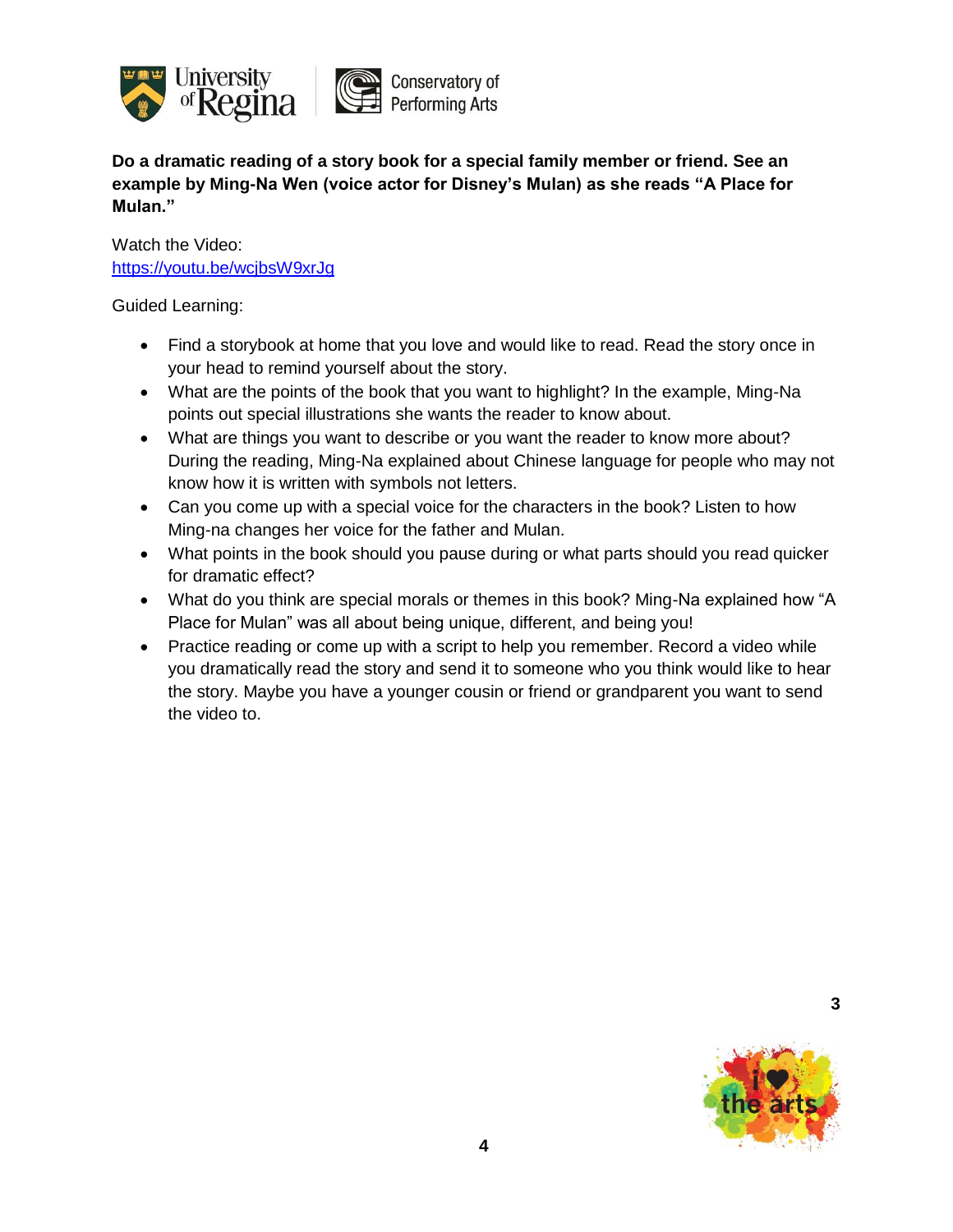

**Discover more about the building blocks of improvisational theatre (or 5mprove) with the Canadian Improv Games (CIG).**

Follow Online Tutorials: <http://improv.ca/training/video/>

- The CIG takes you through seven building blocks of 5mprove: making offers, accepting offers, advancing, listening, commitment, stakes, and staging.
- After watching the seven video examples, learn about some 5mprove warm-ups and exercises you can play with people in your house by watching these demonstrations: <https://www.youtube.com/watch?v=CIHnGvbiWU8>
- Try out some of the games listed on the Theatrefolk website: <https://www.theatrefolk.com/blog/improv-games-for-collaboration/> or head to the Improv Encyclopedia and chose a games at random from their list of hundreds of games: <http://improvencyclopedia.org/games/>

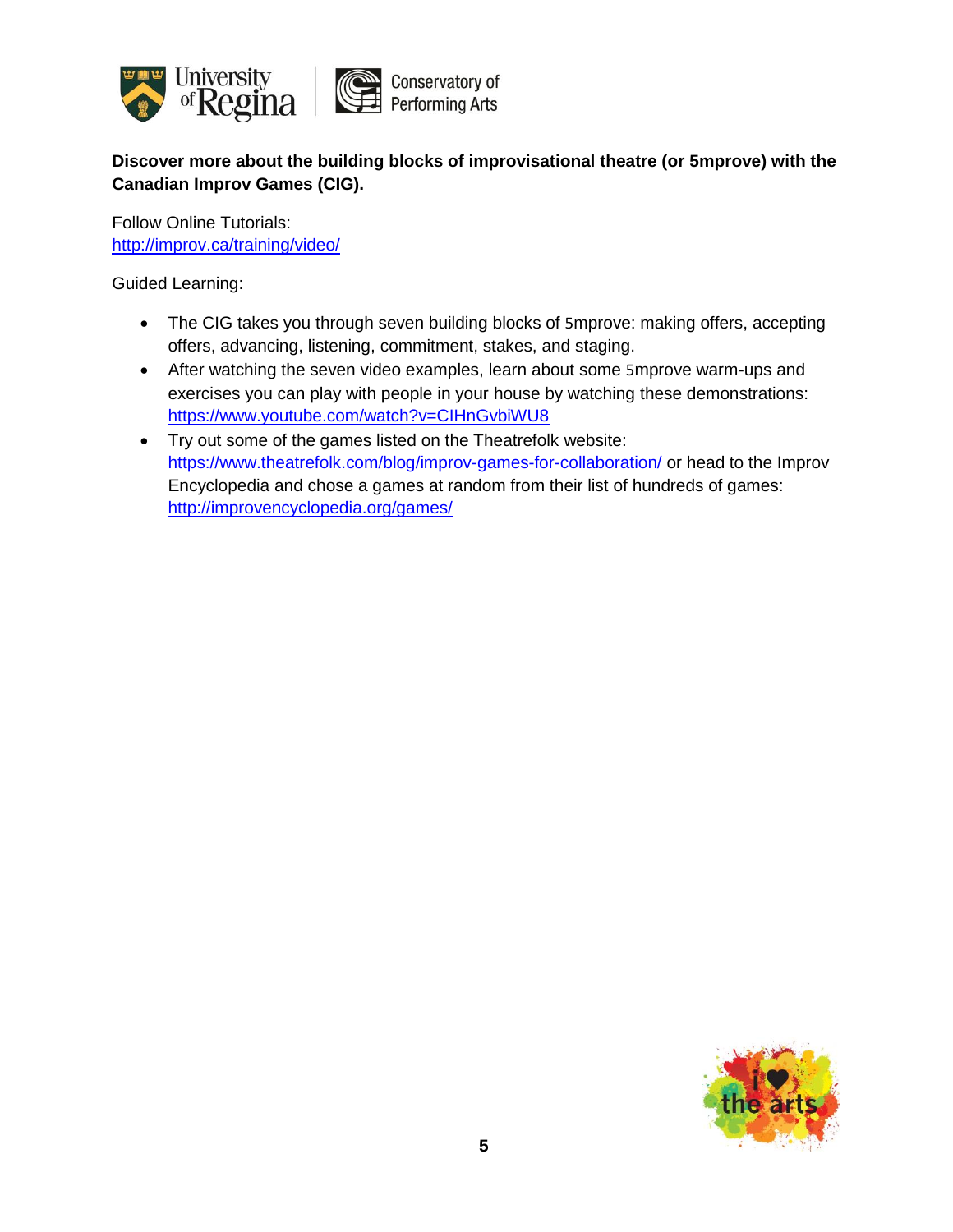

#### **Create a character profile and write a monologue for your character.**

Download a Template:

<https://k-3teacherresources.com/teaching-resource/character-profile-template/>

- Try some of these methods to create your characters: put together an outfit and use the clothing as inspiration for the character; read a picture book or short story and use one of the characters as inspiration; adapt and modify a celebrity's history as inspiration for your character; or use real animals, mythical creatures, or otherworldly beings as inspiration;
- Once you have decided on a character idea, put together a full character profile by answering the following questions:
	- o What is your character's name?
	- $\circ$  What does your character look like? Either draw the character or write out using descriptive words.
	- o How old is your character?
	- o Where and in what time does your character live?
	- o What does your character do? Think about their job and what they do for hobbies or fun.
	- $\circ$  Does your character have any family or important relationships with friends or enemies?
	- o What does your character love and hate?
	- o What is your character's greatest fear?
	- o What are your character's hopes for the future?
- Now that you know your character, you can use this information to determine how to become you character and to know how your character will react to new situations or to other people. This will give you all the information you need to write your monologue.

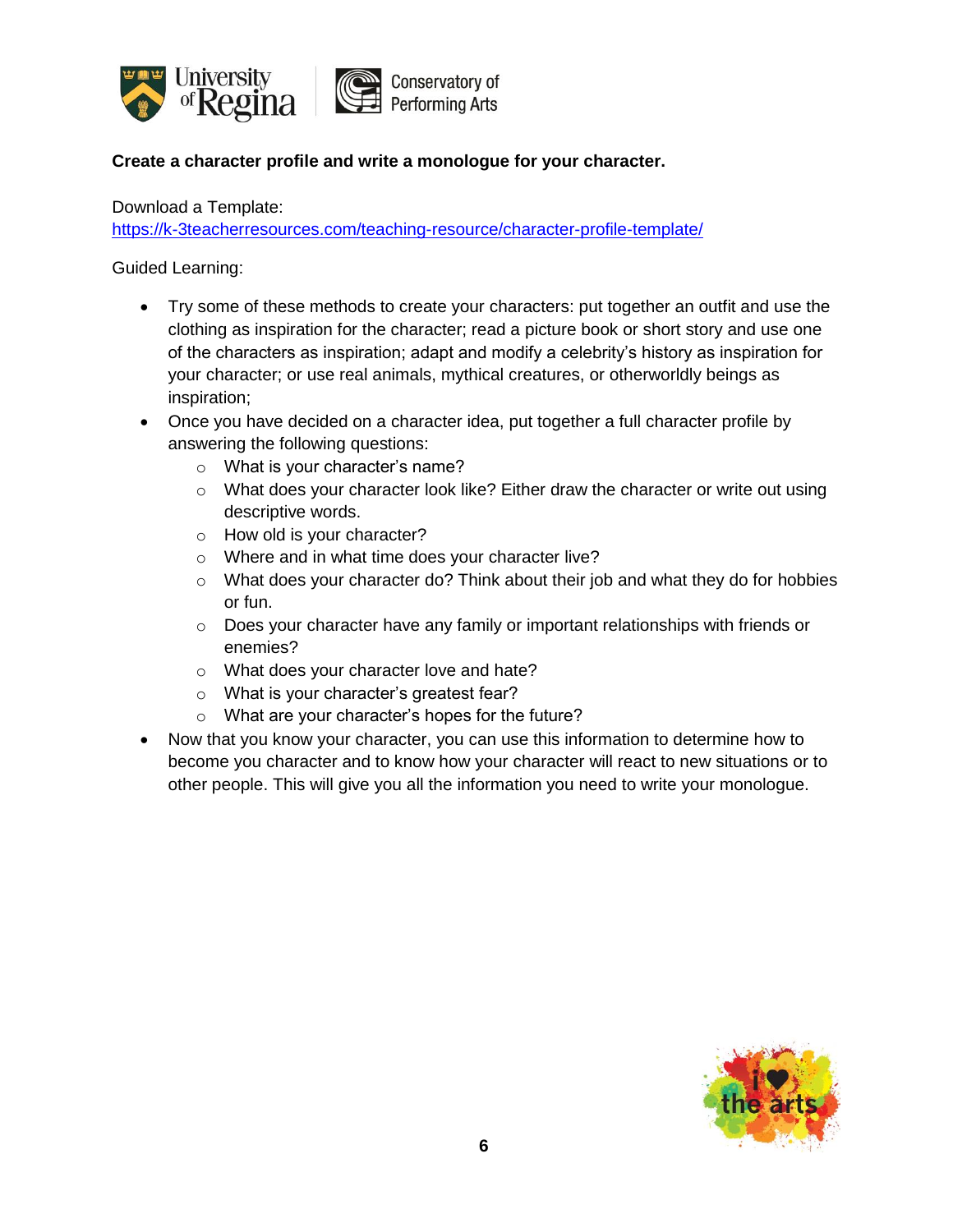

#### **Create a thank you video or advertise a product in your home**.

Watch a Video Example by Author Mo Willems: [https://www.youtube.com/watch?v=mKvNwfHa\\_tc](https://www.youtube.com/watch?v=mKvNwfHa_tc)

- What are you thankful for?
- Are you having a hard time thinking of something to be thankful for? Thank you's don't have to be big. You could be thankful that the sky is blue instead of grey, or maybe you're thankful for a special blanket or toy.
- Make a thank you video at home, or, make a thank you skit and perform it live for your family.
- Extension: make a thank you chart for the week, and every day, list something new to be thankful for.

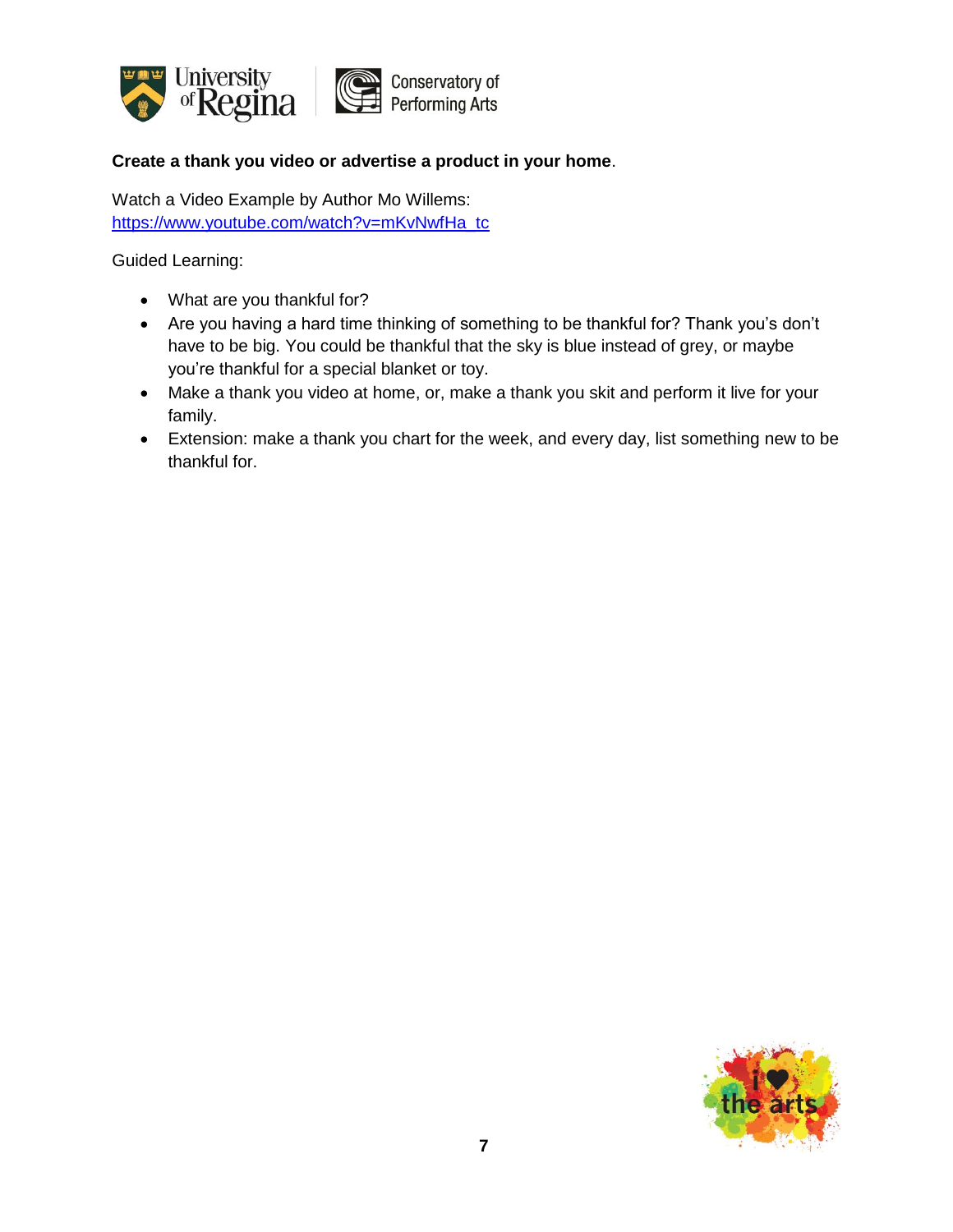

# **Performing theatre involves so much more than memorizing a script. Learn more about the basic language of theatre!**

Watch the Two Videos:

Types of Stages - [https://www.youtube.com/watch?v=L99g\\_Wg5Gh8](https://www.youtube.com/watch?v=L99g_Wg5Gh8) Stage Terms - <https://www.youtube.com/watch?v=Un85gA0S1wc>

Guided Learning:

- Before watching the videos, ask your child if they know any theatre terms or any types of stages. Have they heard words like upstage or downstage? Write out a list of these words. Also, think about different types of stages, such as Regina's Globe Theatre or your child's school auditorium.
- Watch the two videos.
- What is one term that really sounded strange to you? Explain it to a family member.
- What do the directors and actors have to consider with different types of stages?
- Theatre has a language all its own; what could happen if you confused the terms "down" and "in?"
- Extension: check out these beginner theatre terms: [http://www.theatrecrafts.com/pages/home/topics/beginners/glossary/.](http://www.theatrecrafts.com/pages/home/topics/beginners/glossary/) How many of the words did you know already? How many were new? Were any of the definitions different from the definition that you know (example: apron)?



**2**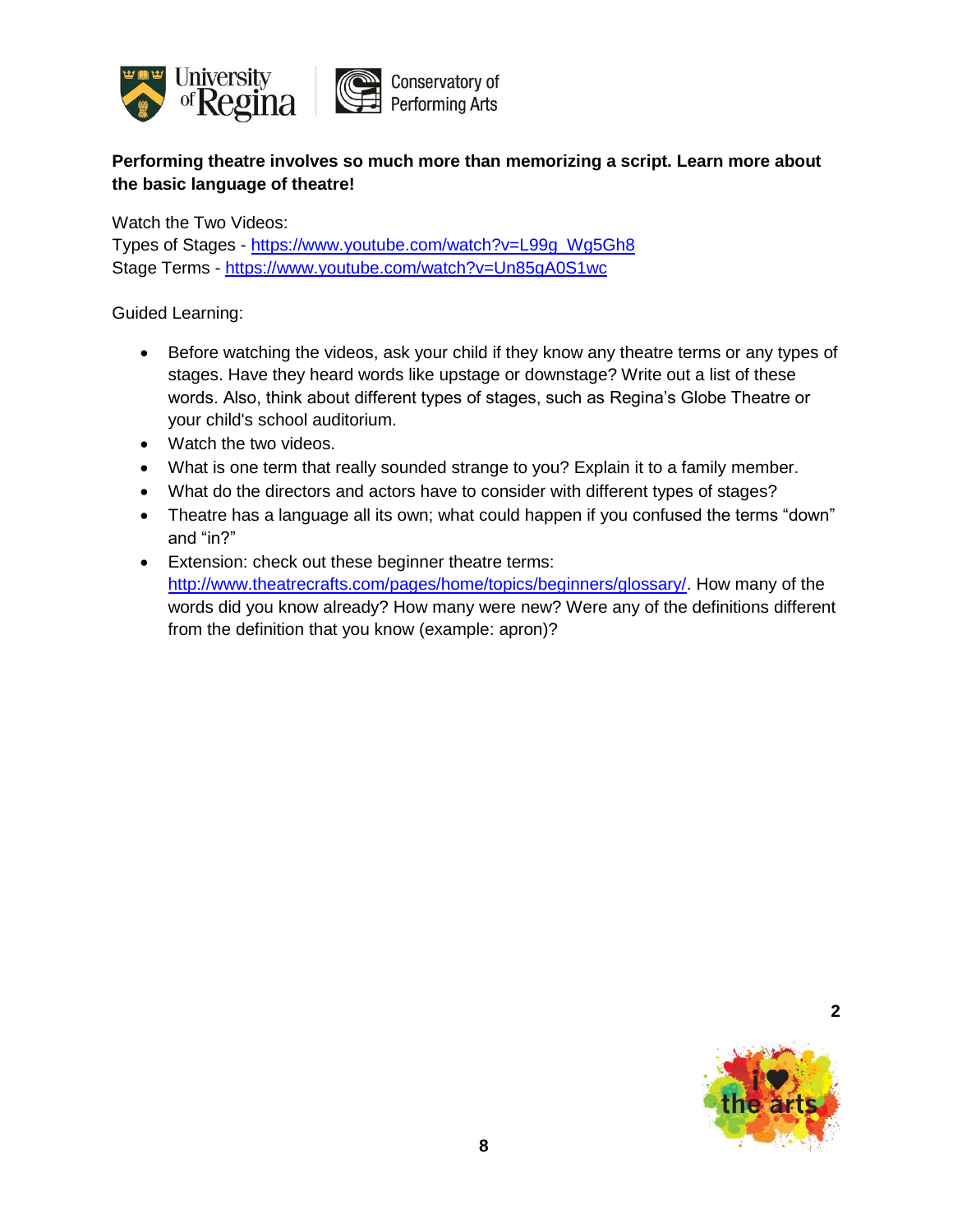

# **Actors certainly bring a character to life, but the actors do not create the set or pick out their own costumes. Who does this for them, and how are these people behind the scenes just as important as the actors?**

Here is a short list of some different jobs in theatre: [https://www.theatreontario.org/resources/training-resources/school-tools-for-high](https://www.theatreontario.org/resources/training-resources/school-tools-for-high-school/designing-for-theatre.aspx)[school/designing-for-theatre.aspx](https://www.theatreontario.org/resources/training-resources/school-tools-for-high-school/designing-for-theatre.aspx)

This documentary shows the process of set design (27 minutes) <https://www.youtube.com/watch?v=tXYX5YXjYaA>

\*Disclaimer: one play in this documentary deals with the subject of slavery. Time is 15:04-16:23

- What is one thing that you learned about being a set designer?
- Think about the other important people behind the scenes, such as a costume designer, or lighting technician; what job would appeal to you the most, and why?
- Some of these sets are quite extravagant. What kind of people would need to help you build a set (i.e. carpenters, painters, etc.)?
- Both set designers in the documentary had different ways of visualizing their creation. Would you prefer to draw your stage, or create a diorama?
- For a fun craft, create a diorama of a scene from your favourite book! <https://www.wikihow.com/Make-a-Diorama>
	- o Think about all of the different things you will need for your scene. If your scene is outside, your backdrop may need to be a blue sky, maybe you'll need some grass.
	- $\circ$  A book shows a flat picture, but your diorama is 3D! If there is a tree, should it be close to the front, or the back? If the picture in your book shows a bush in front of the tree, that means the tree will have to go behind the bush.
	- $\circ$  Think about the size of the characters in relation to the size of other objects in your diorama. You don't want to make your person taller than say, a house, or a tree!

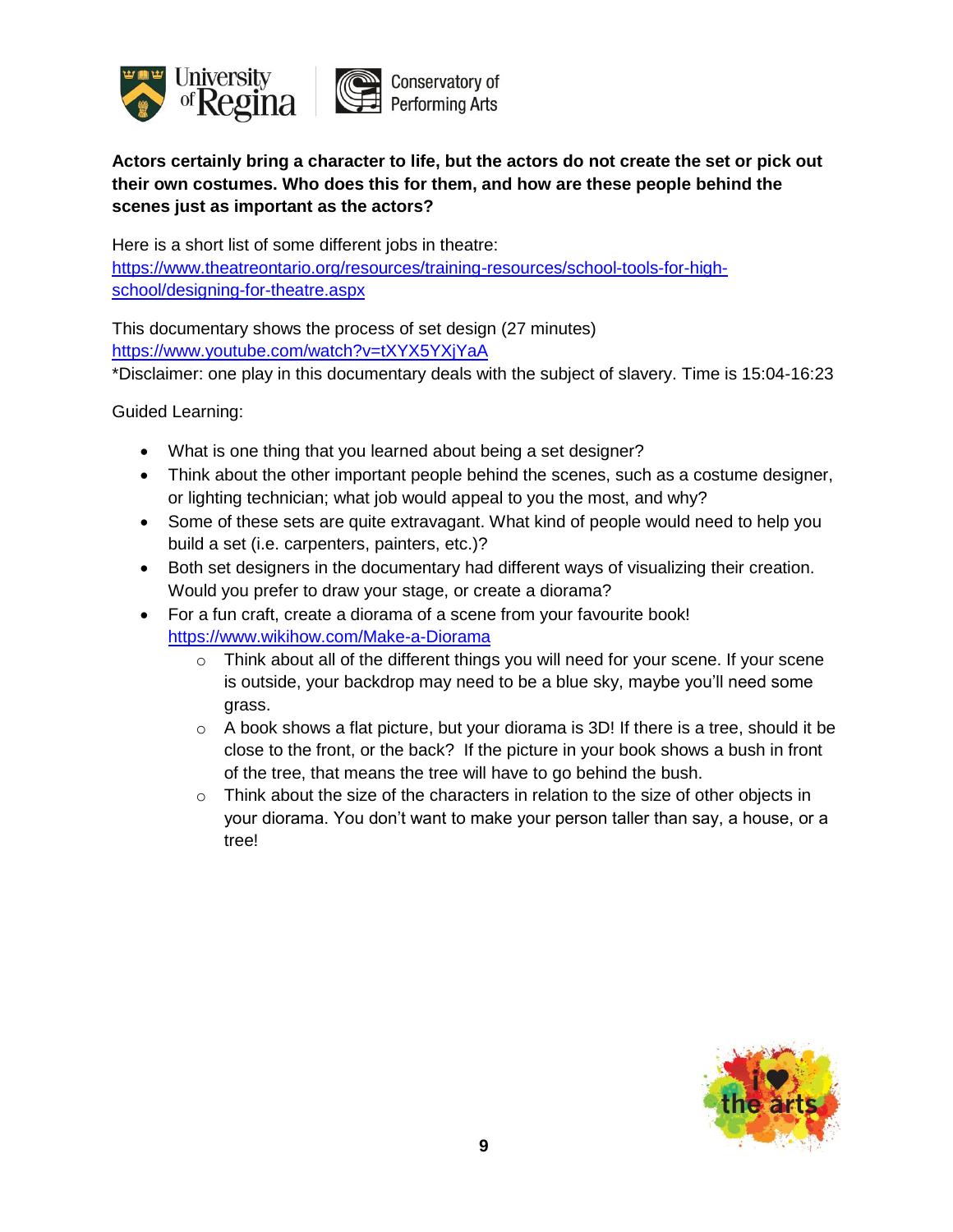

#### **With so many people helping with a theatre production, what could possibly go wrong?**

"The Play that Goes Wrong" (10 minutes):<https://www.youtube.com/watch?v=DOWO4gq-whg> \*Disclaimer: subject of this play is a murder mystery. This lesson may be better suited for ages 12+

- There were mistakes everywhere in this play!
	- o How many mistakes did you count? Write them down.
	- o Look at your list of the found mistakes. How could you fix them?
	- o Sometimes, it was not the actors who made the mistakes. Where did you see technical mistakes? Ex. Lighting, set design, props.
	- o One important part of theatre is that the show must go on. Did you notice that despite the mistakes, the actors continued in their roles? What would you do if you made a mistake on stage?
- This play is made to make an audience laugh, and when things go wrong, the actors try to make the best of the situation. Knowing this, ask yourself
	- o Have you ever seen a funny play or movie where there is no problem that the characters have to fix?
	- o Why do you think a problem is so important to the plot of a comedy?

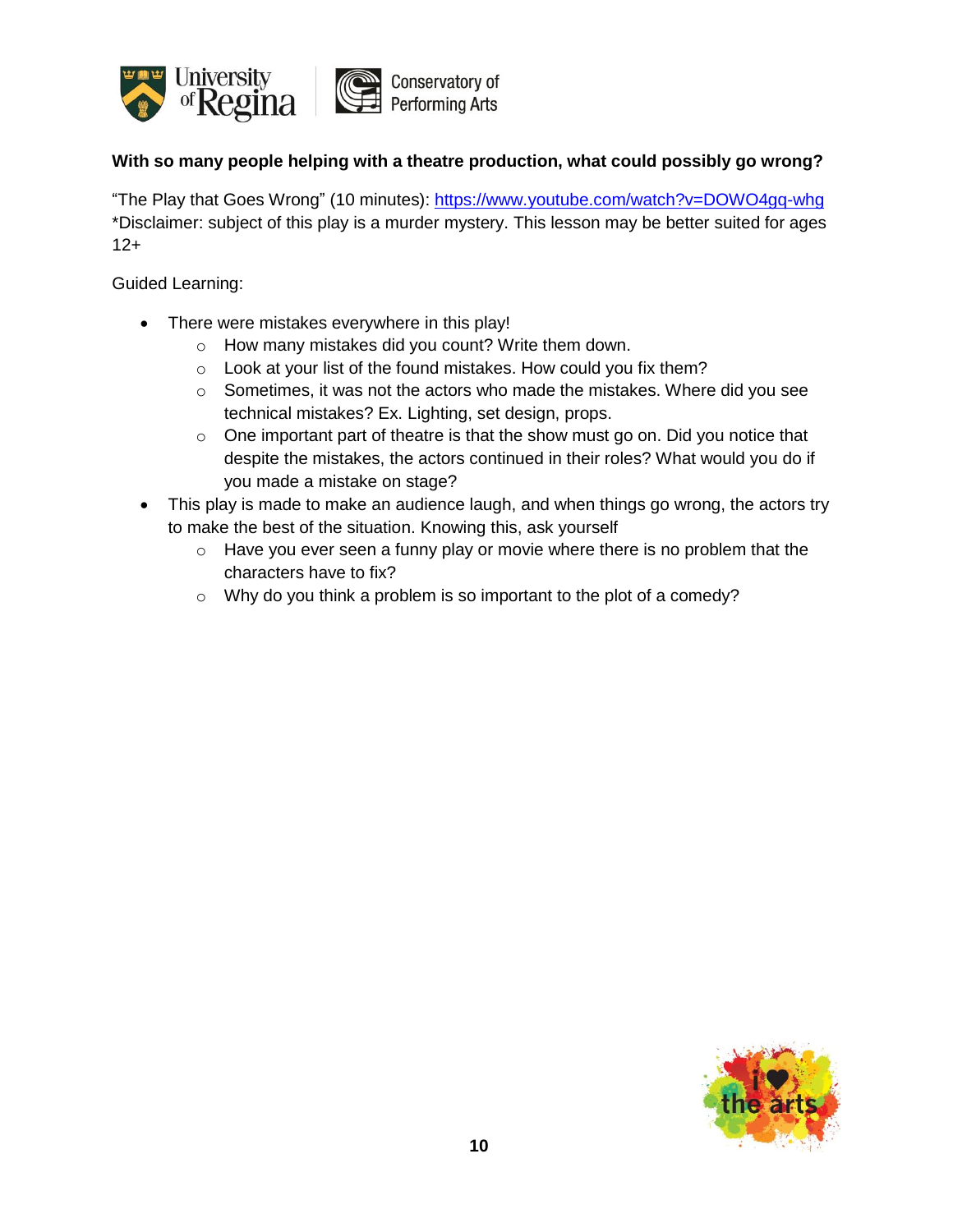

# **Can you have a performance without a script? You sure can! All you need is your imagination**

Try this fun improv game: <https://www.youtube.com/watch?v=Z2j2VptTk5M>

Here is another improv idea from the show "Whose Line is it Anyway?" <https://www.youtube.com/watch?v=-d-KTKIQlGg>

- Either with a family member, or a friend using an approved video messaging app, try playing "What are you Doing?"
	- o What was your favourite action that you did, and what did you say you were doing?
	- o What was your favourite action that your friend did?
	- o Did you struggle to think of an answer to "What are you Doing?" or did an answer come quickly to you?
- Find some of your toys or belongings to use as props
	- o Play a similar game to the one in "Whose Line is it Anyway?"
	- o What props did you use?
	- o What was the funniest improvisation you made with the props?
	- o Try switching props and see what the other person comes up with.

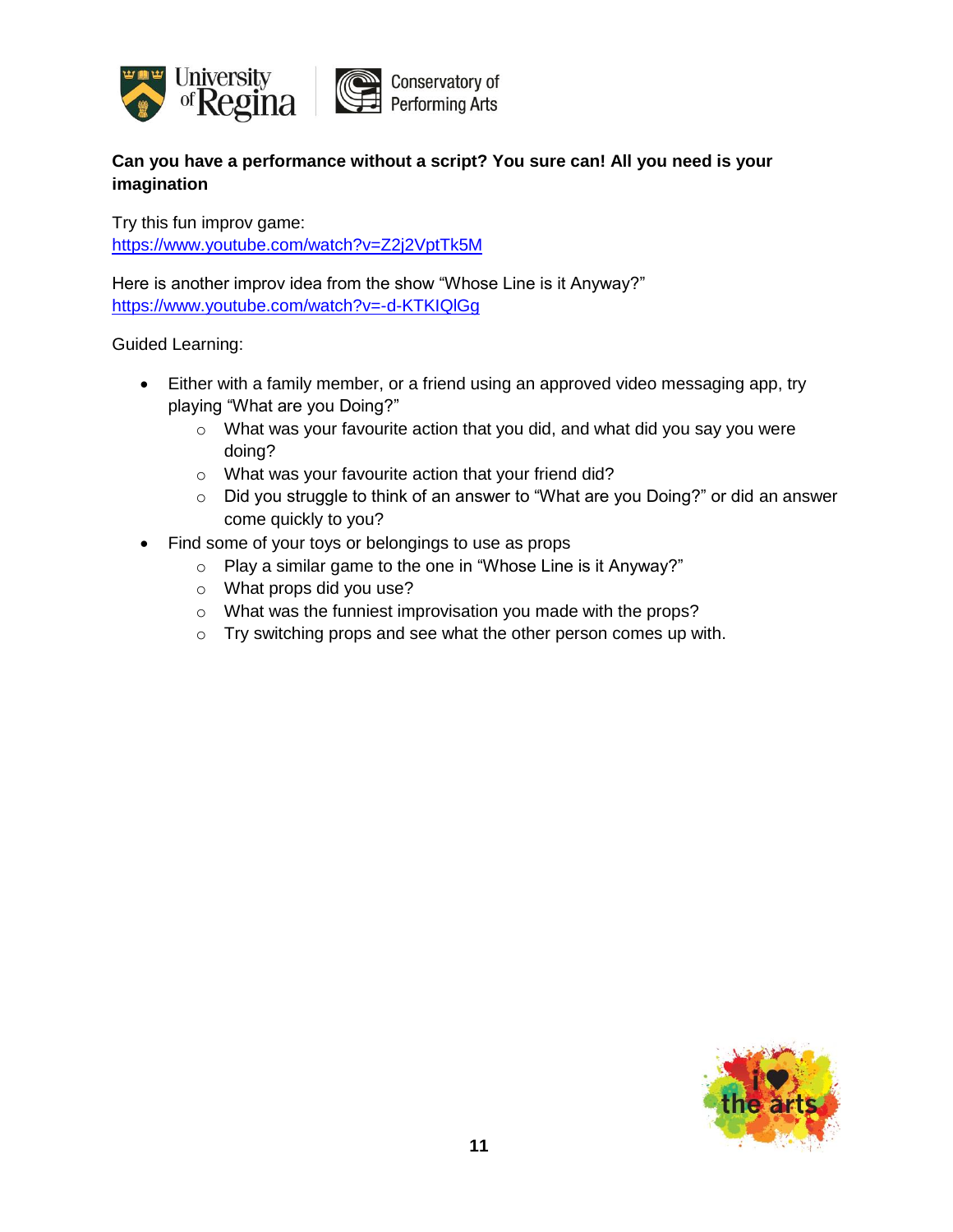

#### **Not every stage is the same. Here are some unique theatres from all over the world.**

[https://artsandculture.google.com/story/11-dramatic-virtual-tours-of-stages-around-the](https://artsandculture.google.com/story/11-dramatic-virtual-tours-of-stages-around-the-world/1gJiszMqltReJA)[world/1gJiszMqltReJA](https://artsandculture.google.com/story/11-dramatic-virtual-tours-of-stages-around-the-world/1gJiszMqltReJA)

Shakespeare is so important to the world of theatre, that he even has some theatres named after him. Here is a unique theatre named after Shakespeare: <https://www.shakespearesglobe.com/discover/about-us/virtual-tour/>

Theatres are not just inside. Some of the oldest theatres we have discovered have been outdoor theatres:<https://www.amexessentials.com/top-outdoor-open-air-theatres/>

Some stages can even move:<https://www.nationaltheatre.org.uk/file/9401/view>

- Think about some of the stages you saw in the guided tours above.
	- o What was your favourite stage set up?
	- $\circ$  What about this stage made it your favourite? Pay attention to the colours and fine details of your favourite stage.
	- o What kind of plays would you like to see in that space?
	- $\circ$  What are some similarities about the spaces that you saw? What are some differences?
	- o What do you think some challenges would be when performing in an outdoor theatre? Ex. One outdoor theatre used car headlights to provide lighting!
- There are some theatres, like Regina's own Globe Theatre, where the stage is in the middle of the audience, also known as a theatre in the round.
	- $\circ$  Watch this video about how actors have to change the way they act in this kind of theatre: [https://www.youtube.com/watch?v=G8cHJY1l\\_HQ](https://www.youtube.com/watch?v=G8cHJY1l_HQ)
	- o How would you change the scene of a stage play in this kind of setting? Remember: there are no backdrops with a theatre in the round.
- Where would you like to perform, and how would you use all of the elements of the stage in your performance? Ex. Shakespeare's Globe Theatre has a second storey on top of the stage, and the National Theatre has a rotating drum in the middle of the stage that can move up and down. How would you incorporate this into your act?

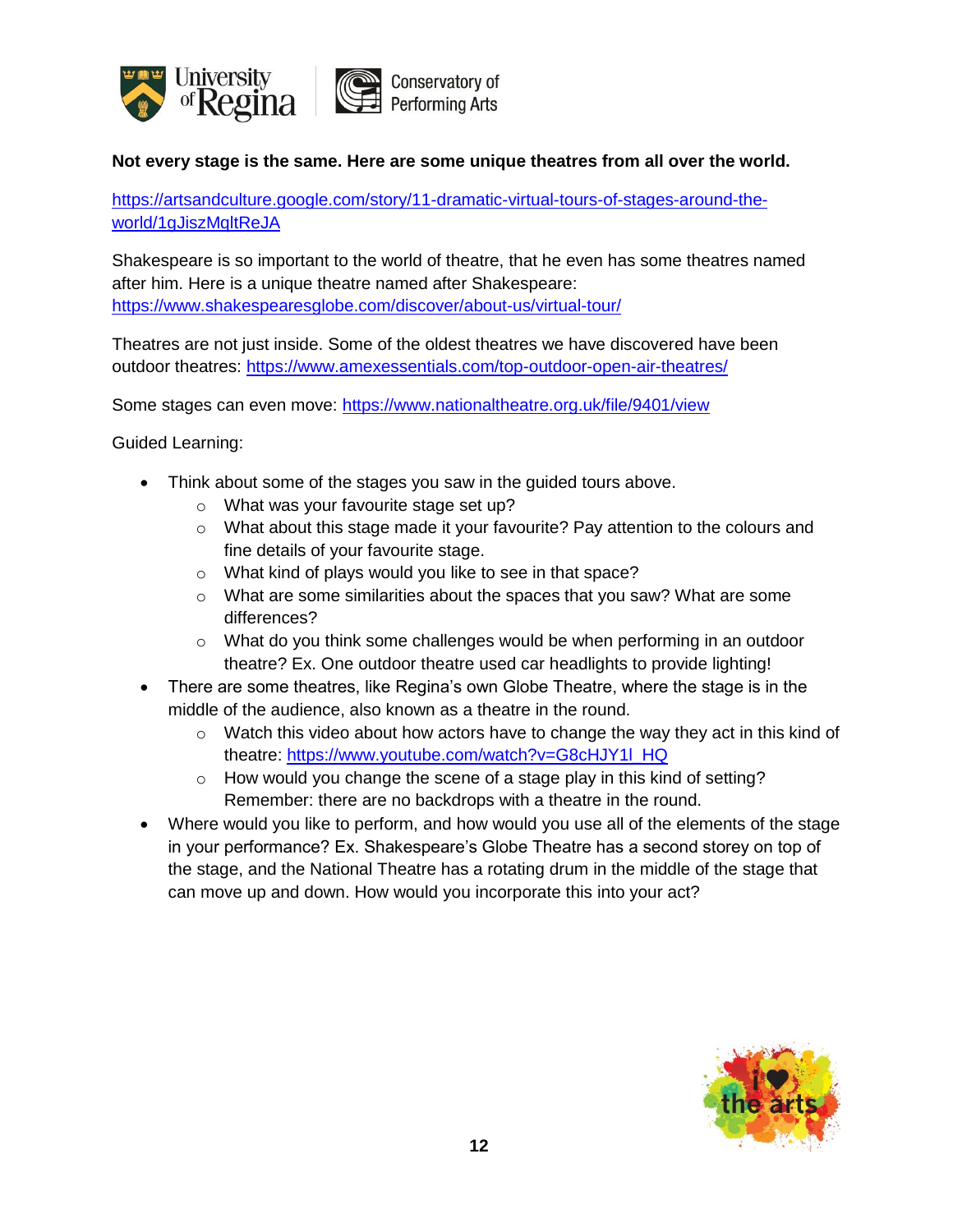

**Theatre actors use special techniques that help make sure that the audience at the back of the room can hear them without having to use a microphone. Learn the difference between projecting your voice, and yelling.**

Read the Post: <https://www.theatrefolk.com/blog/projecting-your-voice-without-yelling/>

Watch the Video: <https://www.youtube.com/watch?v=rtkowhNPm1s>

- Why do you think actors need to project their voice, rather than yell?
- Even when you're whispering, you can project your voice! Stand on one end of a room in your home, and have a member of the household stand on the other end. Try the techniques you learned in the video, but whisper instead of speaking out loud. Could the other person hear you?
	- o Pay attention to how you are breathing while you do this. Remember to use your diaphragm.
	- $\circ$  Try doing this without moving your lips very much. Did it sound the same? Is it helpful to move your mouth more when you project a whisper?
- Try projecting with your actual voice outside. Read a passage from a book, or sing a few lines from your favourite song.
	- o Notice how your throat feels. If your throat is feeling sore, refer back to the above article and video to make sure that you keep your throat from getting sore. Also, drink some water!
	- $\circ$  If your throat is getting sore, do not keep trying to project! Give your vocal cords a break.
	- o Read this post to find out how to protect your vocal cords: [https://health.clevelandclinic.org/4-weird-ways-you-can-damage-your-vocal](https://health.clevelandclinic.org/4-weird-ways-you-can-damage-your-vocal-cords/)[cords/](https://health.clevelandclinic.org/4-weird-ways-you-can-damage-your-vocal-cords/)

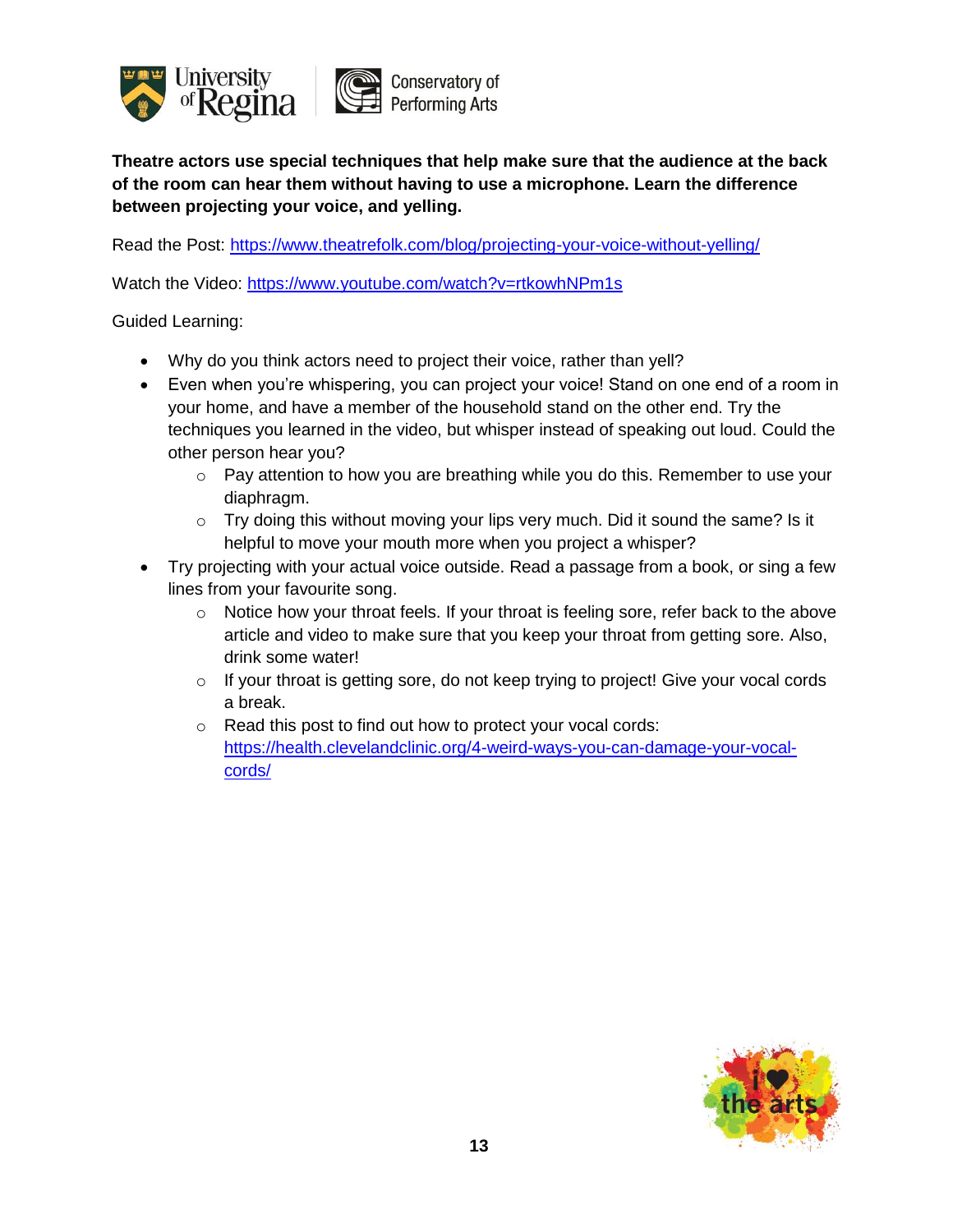

**If the thought of being on stage scares you, you may have stage fright! Stage fright is perfectly normal, and it is something that you can overcome. With a little bit of practice, you'll be excited to be on stage!**

Read the Article:

<https://adaa.org/understanding-anxiety/social-anxiety-disorder/treatment/conquering-stage-fright>

Watch the Video:

<https://www.youtube.com/watch?v=9g9o6BPafnM&t=630s>

- Have you ever experienced stage fright?
	- o What emotions did you feel?
	- o What did you notice about the way your body felt?
- Practice a short exercise to get over your stage fright
	- o Act out a scene from your favourite book in front of your family.
	- o Read out loud by yourself until you feel comfortable reading out loud to your family.

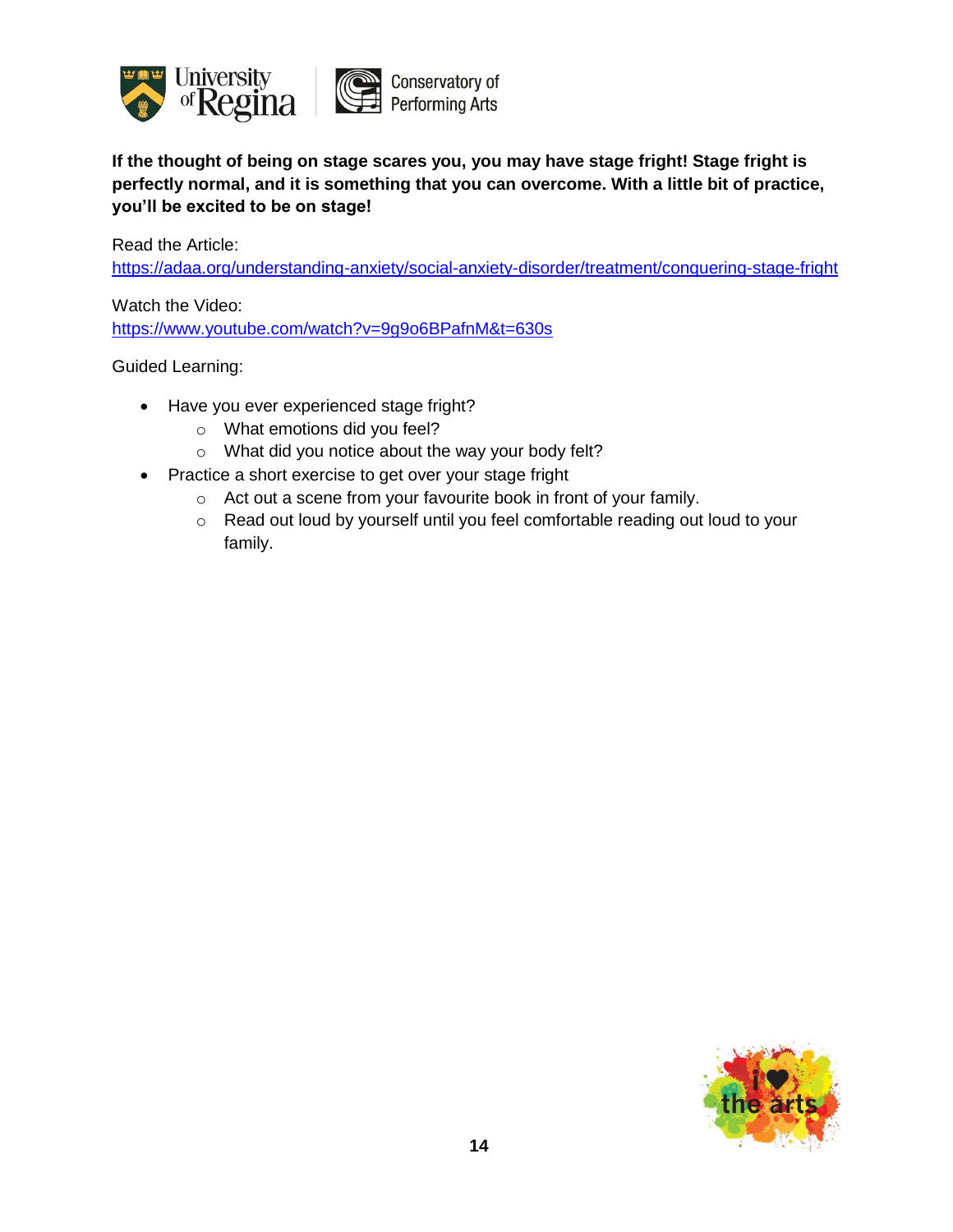

**A costume can help bring a character to life, but who chooses the costume, and how do they make their choices? Learn about the world of costume design, and how important a character's outfit really is.**

Watch the Video:

<https://www.youtube.com/watch?v=cLW45yeCoNA>

- Watch this scene from The Incredibles:<https://www.youtube.com/watch?v=Z-Ij7ElJnqM>
	- o What kind of things did Edna Mode have to think about while she was designing costumes for The Incredibles?
	- $\circ$  If you had to design a costume for a hero like Superman, how would you make his costume?
- Create a character of your own using items of clothing from your own wardrobe, and ask yourself some of the following questions about your character:
	- o What is your character's name?
	- o How old are they?
	- o Are they rich, or poor?
	- o What sort of world do they live in? Is it realistic, or magical?
	- o Is your character nice, or are they a villain? \*\*Note: If you look at a majority of Disney Villains, they will have green, purple, black, or a combination of all 3 somewhere on their costume!
	- o Do they live somewhere hot, or cold?
	- o What year is your character living in? Do you need special clothes for that year?
- Think about everything that you had to think about while designing your costume
	- $\circ$  Are you surprised at how much work you did to bring your character to life?
	- o What does your costume say about the character that you made?
	- o How did you feel while transforming into this character?

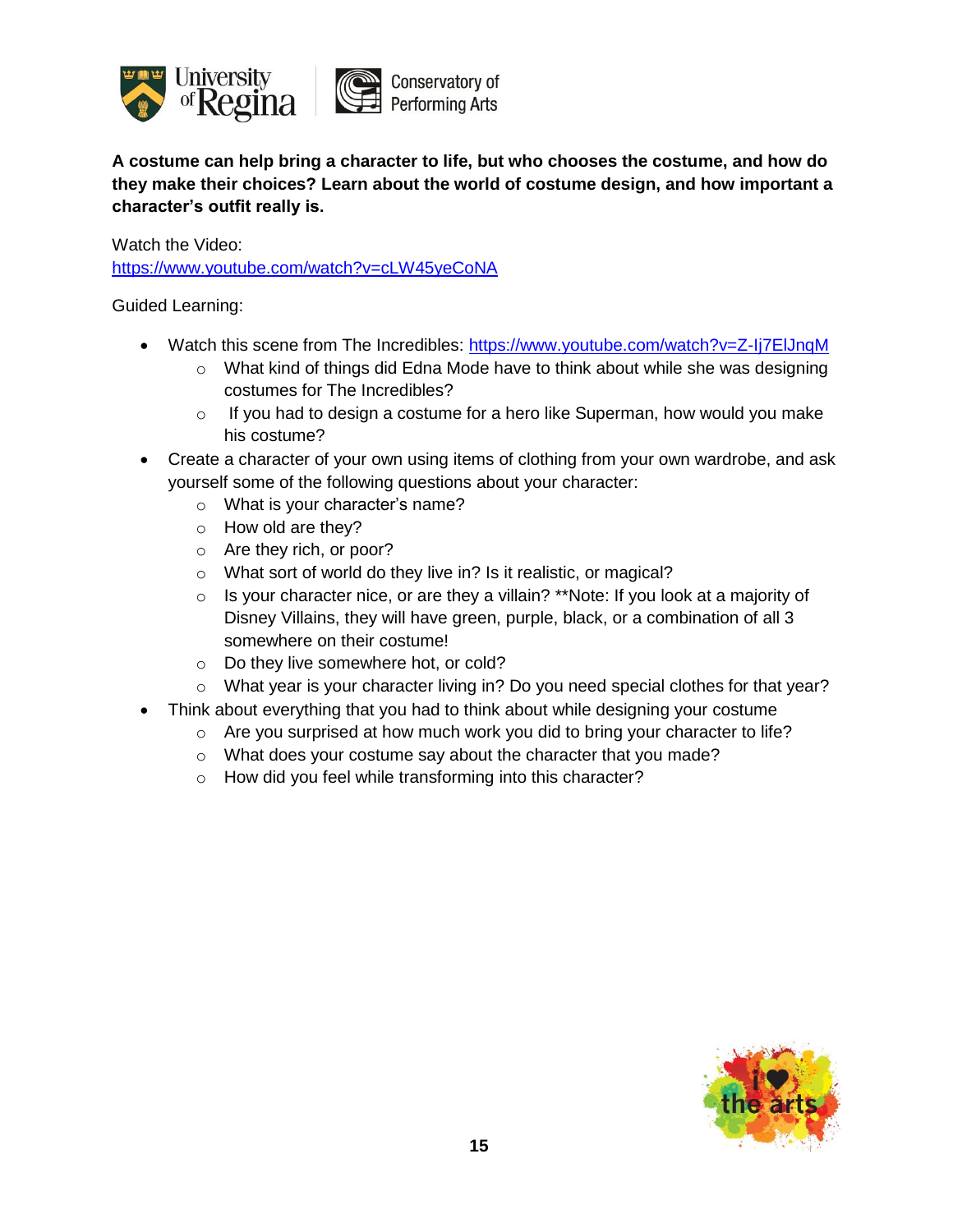

**Learning and memorizing a script can be difficult, but these instructors from the University of Saskatchewan figured out how to teach students a new language through theatre practices!**

Indigenous Performance Methods: <https://www.youtube.com/watch?v=1-PcVQa-QAE&t=216s>

- Learning a new language can be difficult!
	- o Do you think you could learn a new language better if there was an action associated with each word?
	- o Do you learn better by writing things down and reading them over, or do you learn better by doing something?
	- o Watch this video that shows some basic Cree words: <https://www.youtube.com/watch?v=DyIiv8Ob21U>
	- o Try saying these new words, but add an action when you speak them. For example, when saying Nîya, point to yourself. Does this make it easier for you to remember the word?
- In the University of Saskatchewan videos, the people interviewed said that they were scared of the Cree language being lost.
	- o Why do you think language is so important to a culture?
	- o Try to imagine your life without language. How would you express your feelings? How would you ask your parents to go outside and play?
	- o Without language, you would have to communicate through actions. Do you think this is why it is helpful to associate an action with a word?